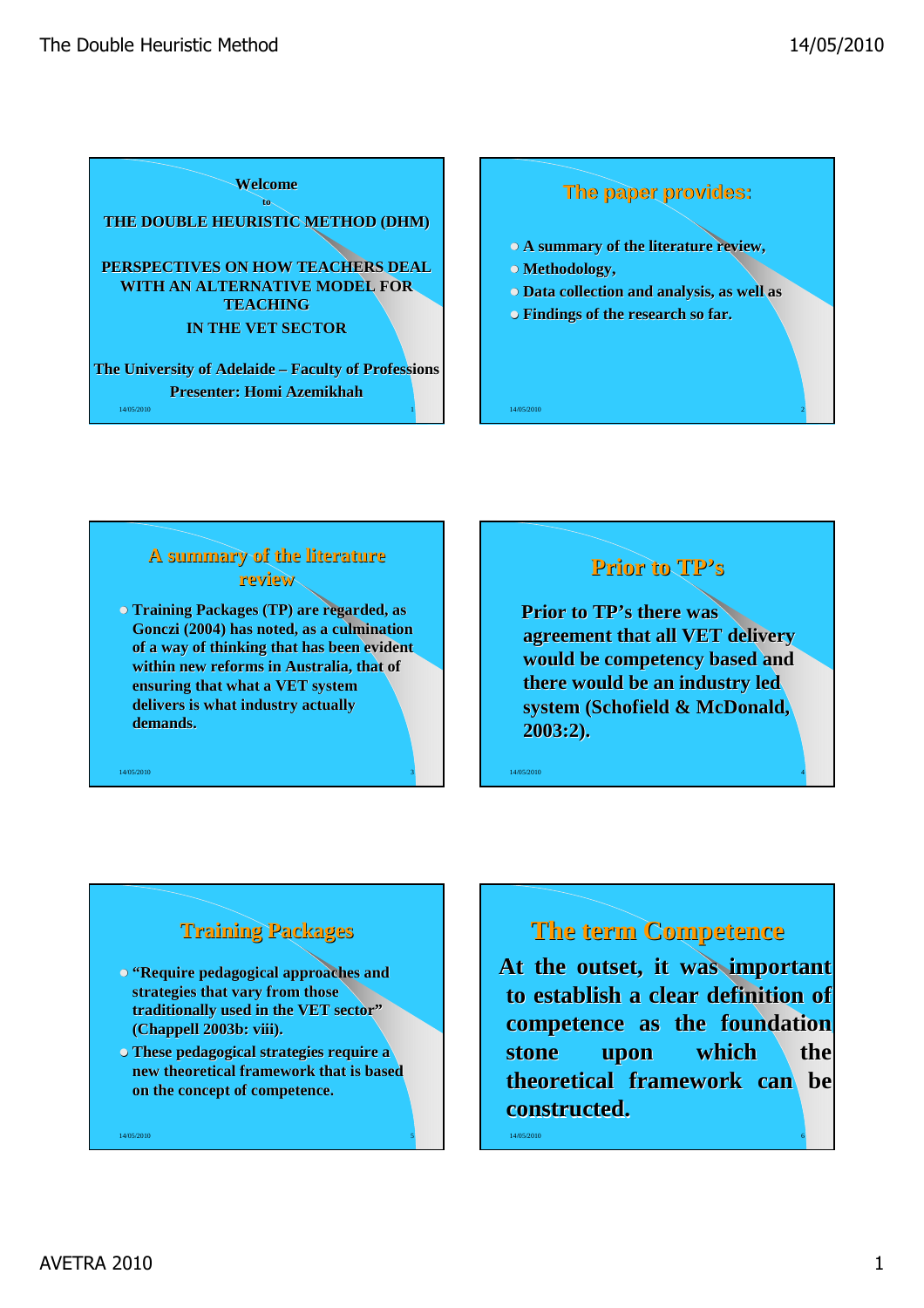**Initially, in 1990, the National Training Board (NTB) defined competency as:**

**"the ability to perform the activities within an occupation or function to the level expected in employment"**

 $14/05/2010$   $7$ 

**Given that competence is broader than 'ability to perform' (ANTA 2004), the existing definition is deemed to be too narrow.**

14/05/2010 8

### **In 1991, NTB redefined competency as:**

14/05/2010 9 **"specification of knowledge and skills and application of that knowledge and skills within an occupation or industry level to the standard of performance required i n e m p l o y m e n t " .** 

In 1992, the definition of competency was even further broadened by the Mayer Committee, (1992, p 4) as:

**"performance is underpinned not only by skill but also by knowledge and understanding, and that competence involves both the ability to perform in a given context and the capacity to transfer knowledge and skills to new tasks and situations."**

 $14/05/2010$  and  $10/05/2010$  and  $10/05/2010$  and  $10/05/2010$  and  $10/05/2010$ 

**Given that, in 2004, High Level Review (HLR) concluded that competency is a broader concept than the ability to p e r f o r m w o r k p l a c e t a s k s a n d In defining competence it is necessary to clearly distinguish between work performance, as the physical component, as well as the constituents of competence, as the conceptual component A n e w d e f i n i t i o n w a s r e q u i r e d** .

14/05/2010 **11** 14/05/2010 **11** 

### **In 2005 Competence was redefined on this basis as:**

- **"a quality that needs to be developed by the learners both conceptually and physically.**
- **It needs to be conceptually developed in the minds of the learner based on the constituents of competence (underpinnings and attributes), and**
- **physically developed and perfected by performance (based on performance criteria)**
- 14/05/2010 12 **equilibrium."resulting in a balanced hands-and-minds**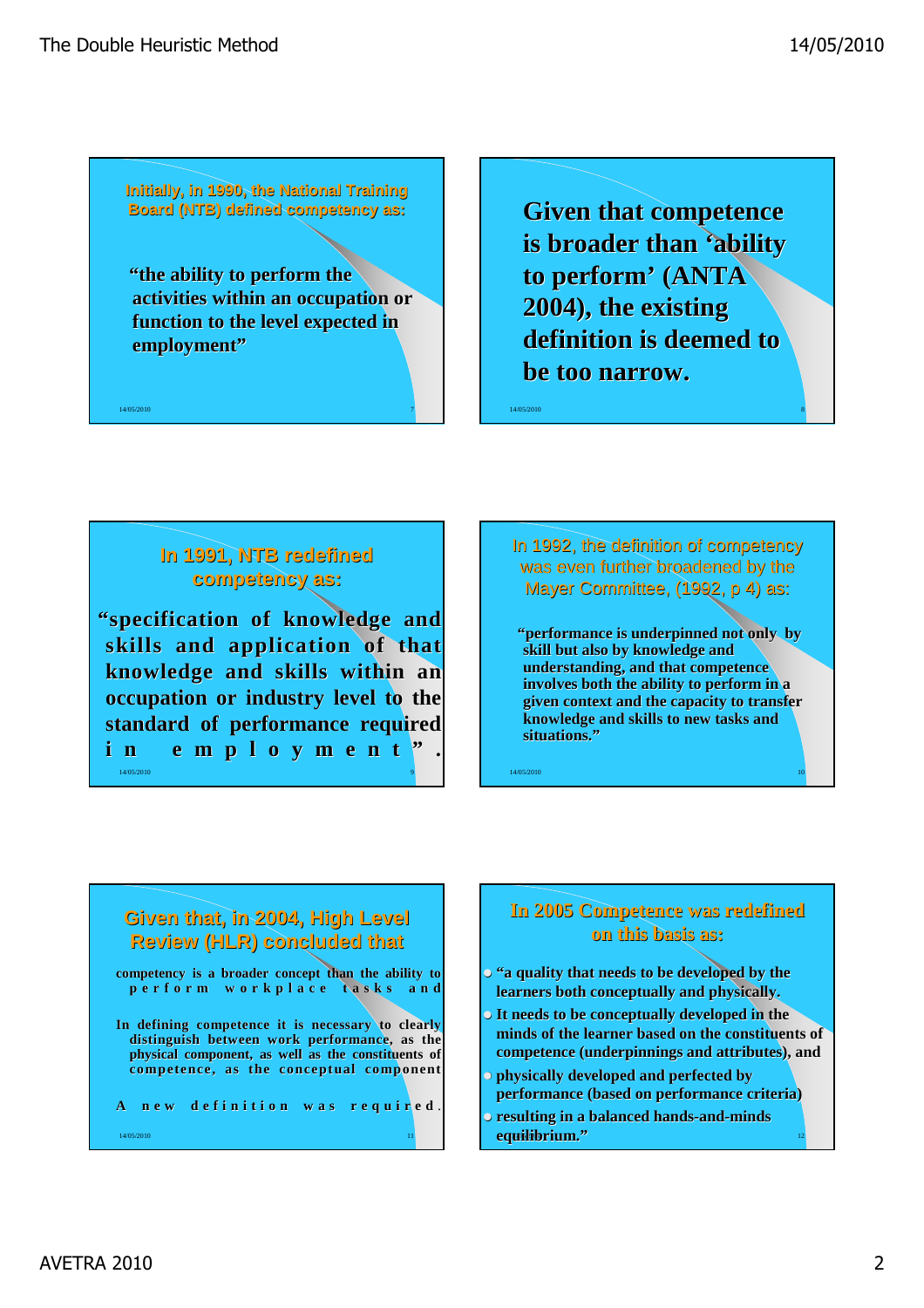# **Double Heuristic Method**

14/05/2010 **The linking of the conceptual development, or intellectual development, the (Mind) to physical development, the (Hands) are utilised and illustrated in the Double Heuristic Method (DHM).** 

### **DHM was constructed on the basis of HLR findings**

- **DHM** is an approach designed to aid **teachers in session and assessment planning in their teaching programs.**
- **DHM diagram unlocks the structure of knowledge embedded in the competency events (activities, tests, tasks, assessments etc).**

 $14/05/2010$   $14$ 







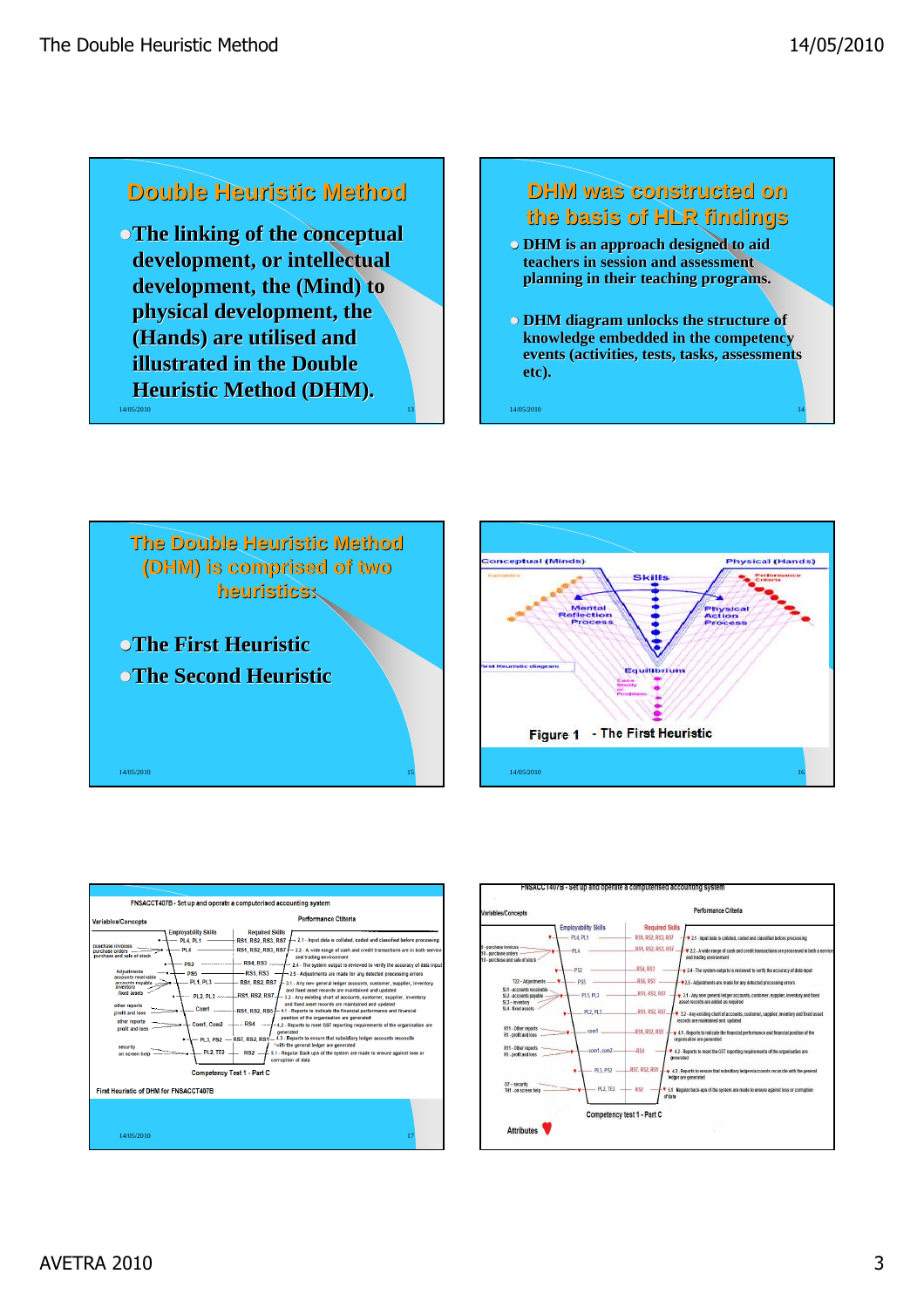









# **Formulating the required heuristics**

- **They then formulate the required heuristics for each session and assessment to facilitate the learning process.**
- **In developing session plans and assessment tools, they are guided by**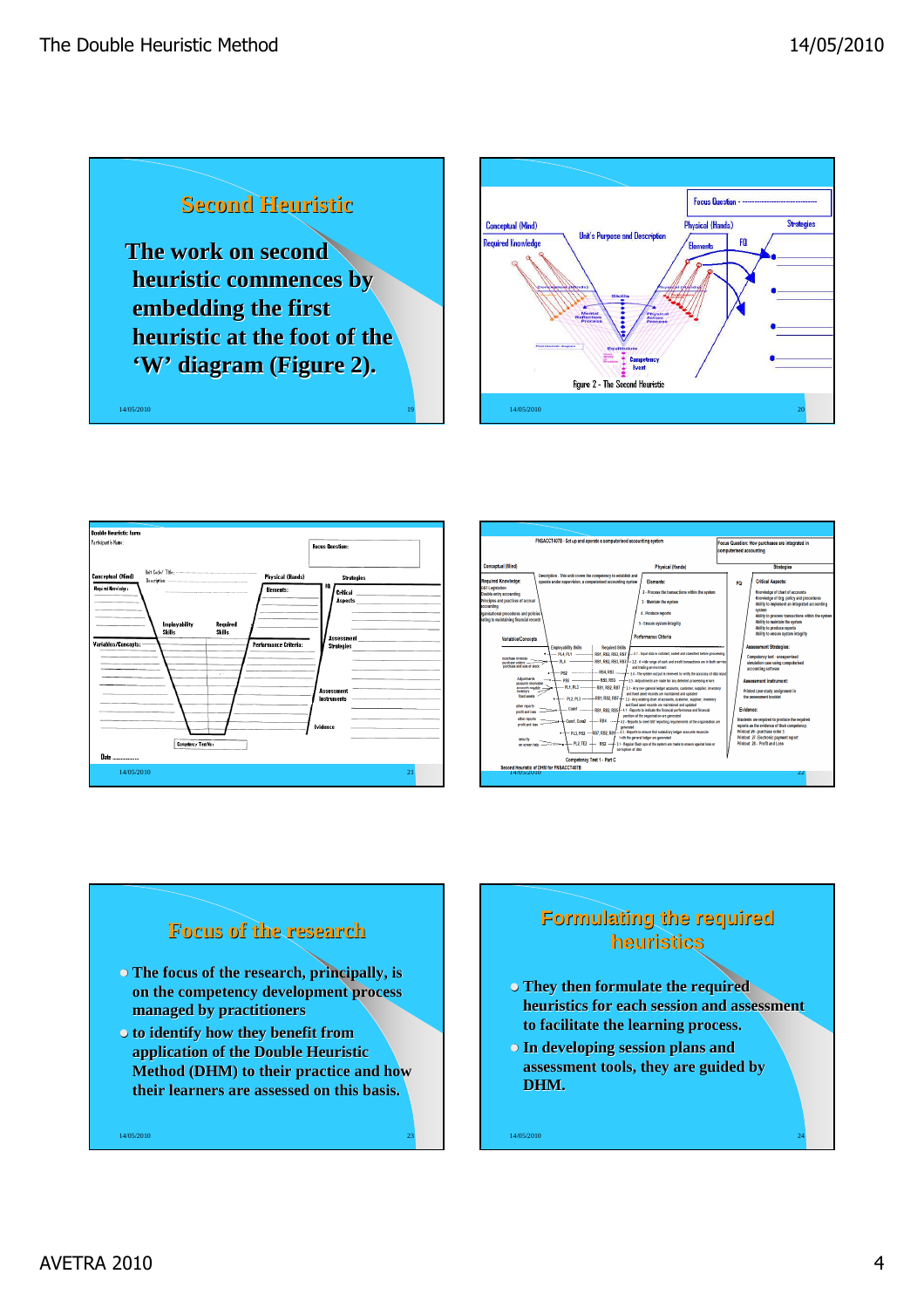**If competency event is an assessment the following are listed under strategies:**

- **Assessment strategies,**
- **Assessment instruments,**
- **Critical aspects and**
- **Expected evidence**

14/05/2010

# **Methodology Epistemology – Constructionism Theoretical Perspective – Interpretivism Methodology – Grounded Theory Methods - Semi-structured interviews**

### **Constructionism Epistemology**

- **Constructionism rejects objectivism view of human knowledge**
- **Meaning comes into existence in and out of our engagement with realities**
- **Meaning is not discovered, but constructed**
- 14/05/2010 27 **Different people may construct meaning of the same phenomenon in different ways**

# **Theoretical Framework**

 $14/05/2010$   $26$ 

 **As this thesis is centred on the perspectives of VET practitioners on the application of DHM for the teaching of the Units of Competency of the Training Packages, a qualitative approach within the Interpretivism Paradigm was the most appropriate.** 

14/05/2010 28

### **Methodology - Grounded Theory**

- **The focus on how VET teachers deal with DHM necessitated the use of Grounded Theory as the Methodology**
- **that is shaped by the conceptual framework of Symbolic Interactionism.**
- **Based on Herbert Blumer's three premises within the Symbolic Interactionist tradition**:

14/05/2010 29

- **The first premise is that, "human beings act towards things on the basis of the meanings that the things have for them."**
- **The second premise is that, "the meanings of such things is derived from, or arises out of, the social interaction that one has with one's fellows".**
- **The third premise is that, "these meanings are handled in and modified through an interpretive process used by the person in dealing with the things he encounters".**

 $14/05/2010$  30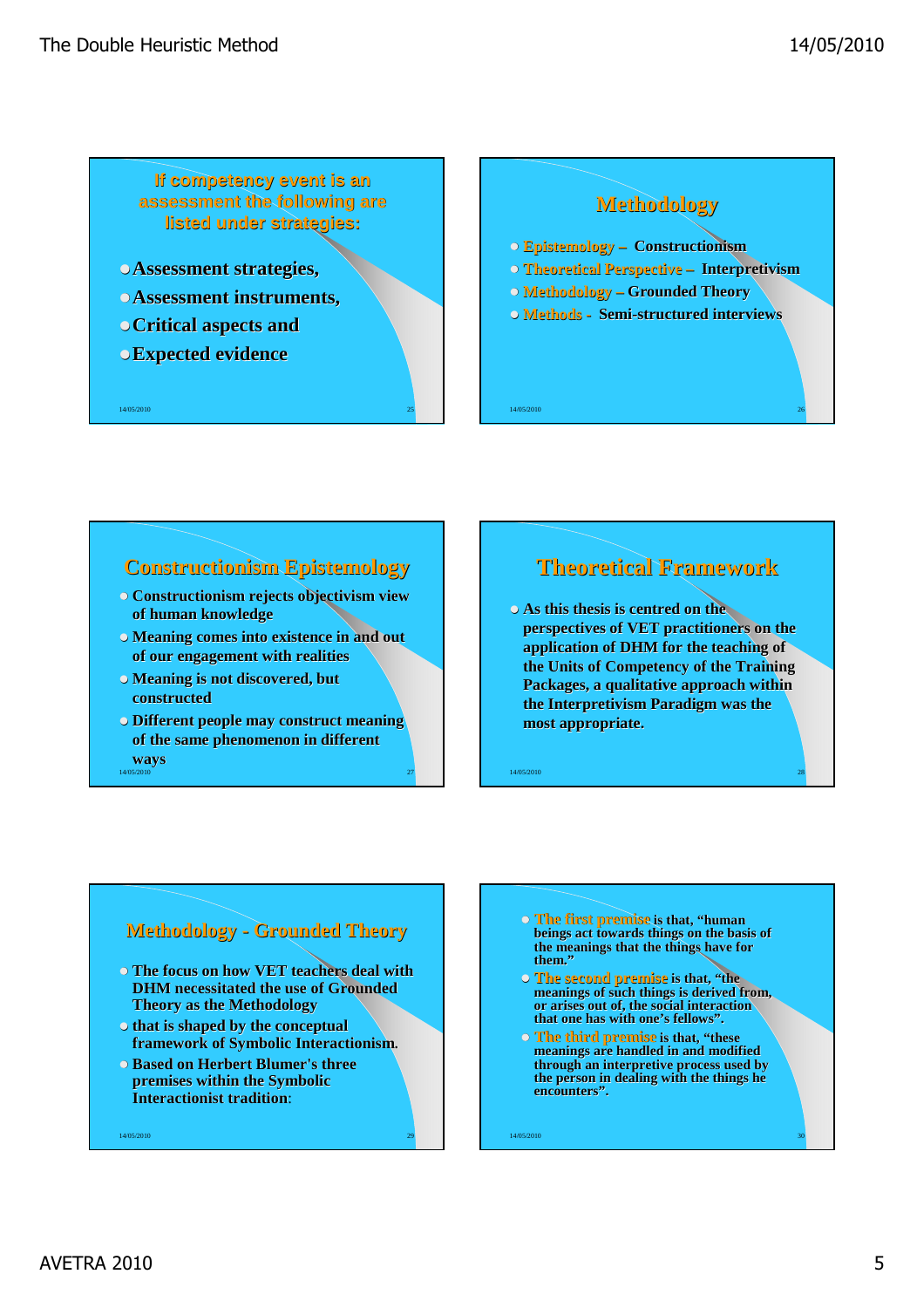

### **Three major types of coding**

- **Open coding - a process in which the collected raw data will be broken down, compared, and conceptualised, resulting in categorised data**
- **Axial coding - to connect each of the identified categories in an attempt to build a dense texture of relationships around the axis**
- **Selective coding - a central or core category is identified**



### **The final stage of data analysis**

- **The final stage is planned to take place during the second half of 2010**
- **The categories that were generated and developed will be integrated into a theory about how teachers deal with DHM**

**Emerging Concepts** • **Improving Performance –** DHM improves teaching strategies • **Communicate effectively –** DHM allows teachers to communicate knowledge more effectively • Confirmatory - "DHM allows me to check that what I have been doing is correct"<br>• Guiding - " using DHM the learners as well as the teachers have got the guidelines".<br>• Defining Relationships – "it is the connectedness of DHM". • Managing – DHM is a useful approach to manage the delivery<br>• Clarifying – DHM removes 'Fuzziness' in VET teaching practices<br>• Validity – "using DHM, what I am doing here, in actual fact is 'valid'

• **Precision –** "putting more 'precision' to the whole process." • **Appropriateness –** DHM maintains an appropriate balance between practical and theoretical • **Seeing the Picture -** "DHM gives us a clear picture".

- 7

• **Constructiveness -** "In VET so many 'bits and pieces' are provided, but there is no structure to it." • **Articulating -** "DHM allowed me to articulate better".

14/05/2010 35

### **Conclusion –**

- **There has been a need for a centreing device to clarify the relationships of the many and varied components in training packages approach**
- **The data collected, so far, confirms that DHM is a robust framework that fulfils this need.**
- **A majority of the participants have emphasized the importance of inclusion of DHM framework in Certificate IV for Training and Assessment.**

14/05/2010 36 September 2014 36 September 2014 36 September 2014 36 September 2014 36 September 2014 36 Septemb